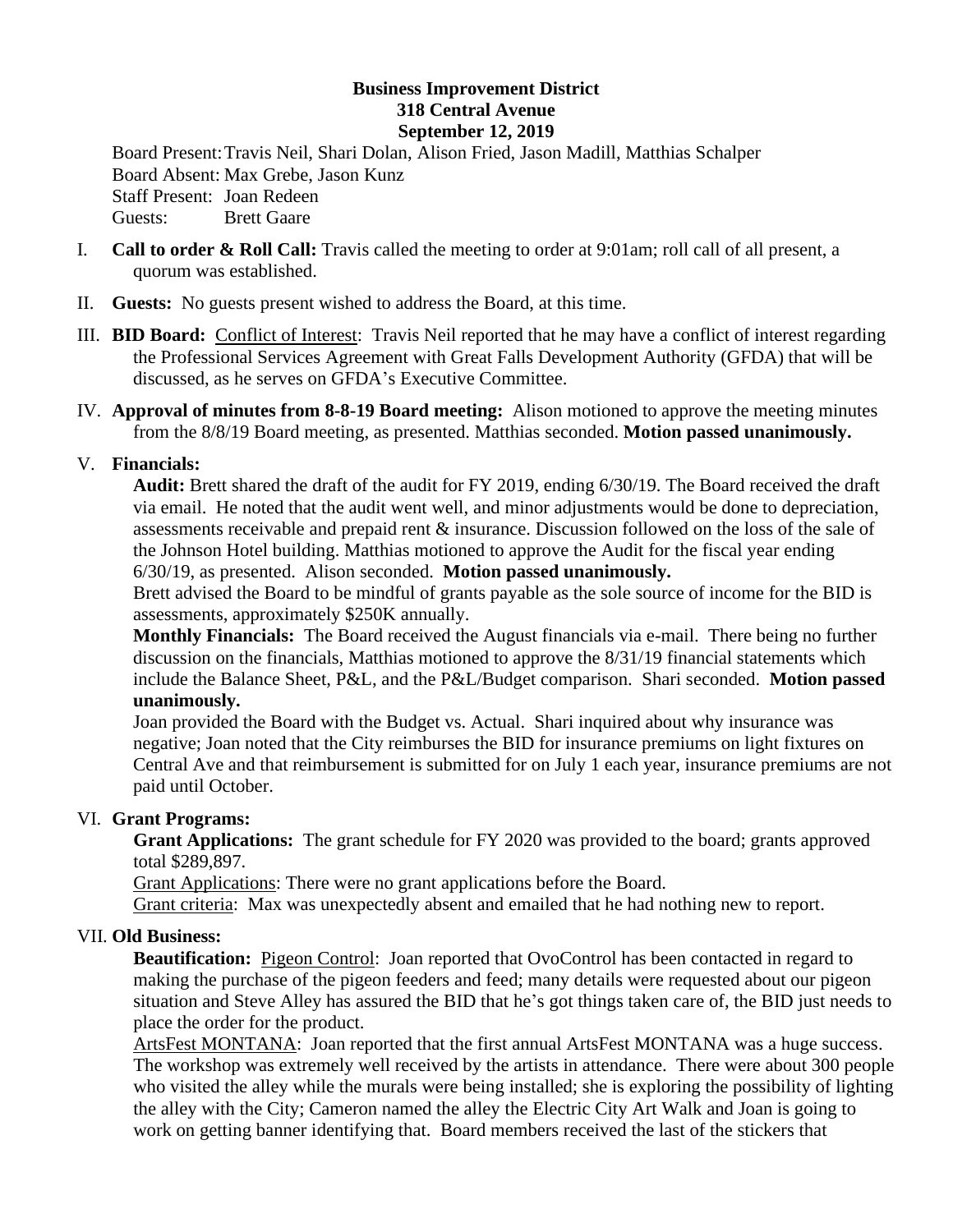Speaking Socially donated to the event. Joan added that ultimately next year's funding will determine what is done; the hope is three local artists, Cameron and one to two other outside artists with a goal of 5-6 new murals.

Trash Enclosures: Joan reported that with ArtsFest discussion followed on using the paints on the trash enclosures; experiment ensued, and success was had! The estimate per trash enclosure to do it via painting is \$100. Three trash enclosures have now been painted; taking approximately one hour per enclosure. The trash enclosure on 1<sup>st</sup> Ave South in front of Ferrin's was completed utilizing mosaic tiles and the costs for that one trash enclosure was approximately \$1,000. With 100 trash enclosures to do more will be painted; although variety will be pursued.

**Downtown Great Falls Association:** Joan reported that Uptown goes Downtown is tomorrow night, 9/13; this is the event where the University of Providence comes downtown. The Motoberfest Beer Mile Run is Saturday 9/21. Joan will ask Kellie to add BID board members to her weekly eblast. Street Closures: Joan reported that she and Kellie met with the City regarding street closures and communication of same to downtown businesses and property owners. Joan reported that Kellie has launched sending out an email about upcoming street closures, working in partnership with the City, simply to keep downtown better informed. Discussion followed on penalties for those that hold street closure permits, if they don't follow all the suggested guidelines; it was noted that there is no penalty other than they may not be granted a permit in the future. The Board discussed the BID acquiring permits for every Saturday.

**Downtown Partnership:** Microvisioning: Joan reported that there is a public Charette on October  $2<sup>nd</sup>$ , the invitation email will be forwarded to the Board. It is being held in the evening, at the Civic Center, and food will be served.

Traffic Signal Boxes: The traffic signal box is complete for this year; installed on the corner of 1<sup>st</sup> Ave N and  $9<sup>th</sup>$  Street.

Staffing: Joan reported that the Board received the draft Professional Services Agreement for personnel between GFDA and the BID via email. The Board reviewed the terms and agreed the BID requirements were met and the term of October 1 to June 30, 2020, was acceptable. The agreement will automatically renew for 12-month periods unless cancelled three months prior to the automatic renewal in writing. GFDA will be purchasing the equipment, BID will be purchasing the furnishings; credit will be given for half of actual expenses and office rent. Jason Madill motioned to approve the Professional Services Agreement between Great Falls Development Authority and the BID, as presented. Matthias seconded. Travis abstained. **Motion passed.** 

Wayfinding: Joan reported that the DDP is not advancing on Wayfinding. She informed the Board that she may attempt to move this project further; it needs to be City-wide, but she would start with Downtown.

**Downtown Safety Alliance:** Joan informed the Board that the Emergency Preparedness Forum will be held on Tuesday 9/24 at the NWGF Learning Center starting at 5:30pm. Clark & Lewie's is catering, the event is free to the public. Posters were distributed. The Safety Alliance meets next on October 1.

**Montana Downtown Conference:** Joan reported that she is registered to attend this year's conference in Missoula, it is being held October 23-25. Travis has also been registered; he has noted that he will take care of his own hotel reservations.

**Parking Commission:** Joan reported that the next Parking Commission meeting is scheduled for September 19; National PARK(ing) Day may be held on Friday 9/27. It was noted that the Parking Commission met in July but did not meet in June or August; Joan noted that she was on vacation when they held their meeting in July. The last meeting Joan attended was May.

**Personnel:** Nothing to report on personnel.

**Work Plan 2020:** The Work Plan for FY 2020 is being followed.